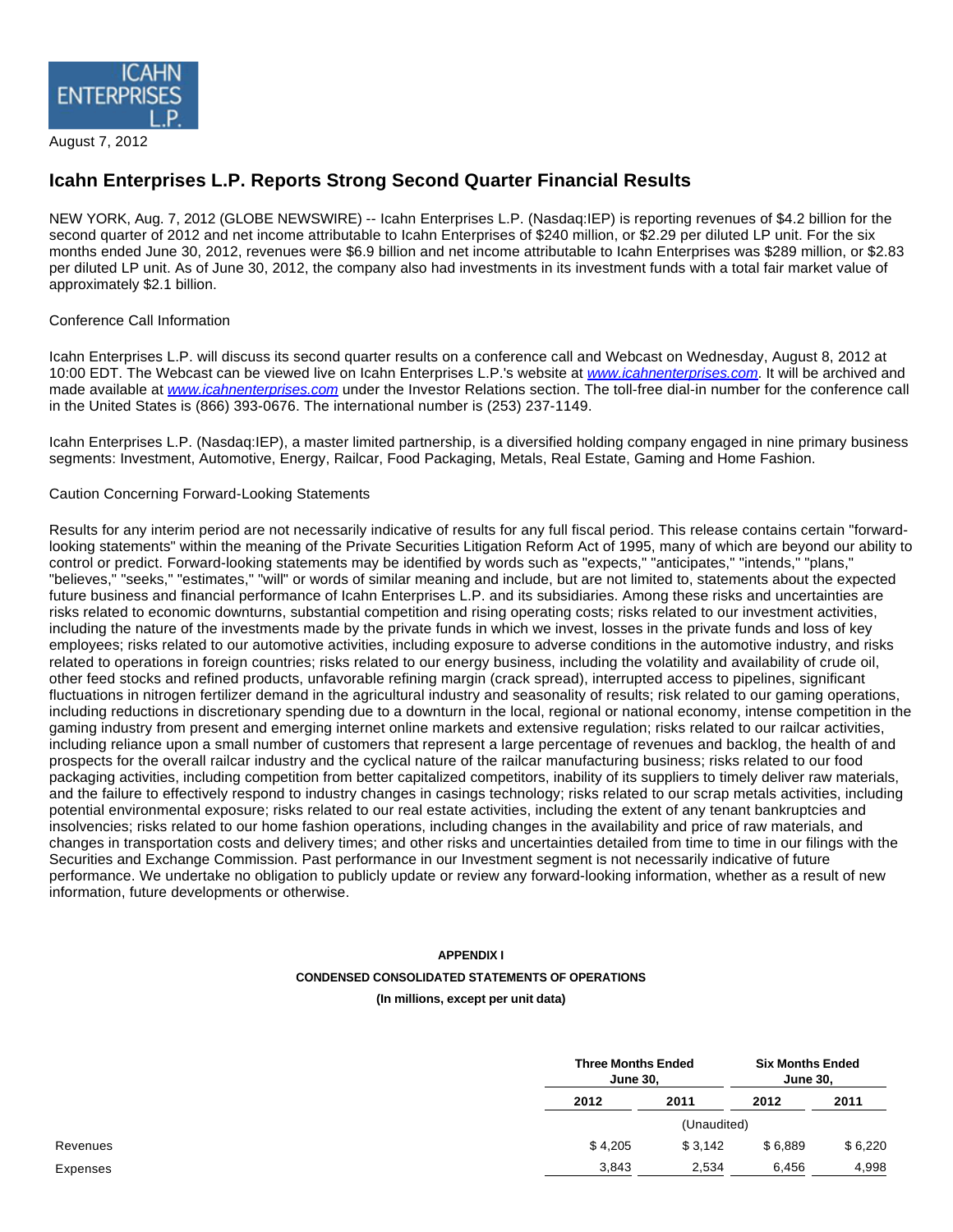| Income before income tax benefit (expense)                 | 362    | 608    | 433    | 1,222  |
|------------------------------------------------------------|--------|--------|--------|--------|
| Income tax benefit (expense)                               | 88     | (24)   | 118    | (42)   |
| Net income                                                 | 450    | 584    | 551    | 1,180  |
| Less: net income attributable to non-controlling interests | (210)  | (295)  | (262)  | (651)  |
| Net income attributable to Icahn Enterprises               | \$240  | \$289  | \$289  | \$529  |
| Basic income per LP unit                                   | \$2.35 | \$3.25 | \$2.86 | \$5.95 |
| Basic weighted average LP units outstanding                | 100    | 87     | 99     | 87     |
| Diluted income per LP unit                                 | \$2.29 | \$3.15 | \$2.83 | \$5.77 |
| Diluted weighted average LP units outstanding              | 105    | 92     | 104    | 92     |

# **APPENDIX II**

### **CONSOLIDATED BALANCE SHEETS (In millions, except unit amounts)**

|                                                                         | <b>June 30,</b><br>2012 | December 31,<br>2011 |
|-------------------------------------------------------------------------|-------------------------|----------------------|
| <b>ASSETS</b>                                                           | (Unaudited)             |                      |
| Cash and cash equivalents                                               | \$3,209                 | \$2,278              |
| Cash held at consolidated affiliated partnerships and restricted cash   | 1,372                   | 4,979                |
| Investments                                                             | 5,386                   | 8,938                |
| Accounts receivable, net                                                | 1,865                   | 1,424                |
| Due from brokers                                                        | 128                     | 30                   |
| Inventories, net                                                        | 1,862                   | 1,344                |
| Property, plant and equipment, net                                      | 6,220                   | 3,505                |
| Goodwill                                                                | 2,023                   | 1,127                |
| Intangible assets, net                                                  | 1,208                   | 899                  |
| Other assets                                                            | 741                     | 612                  |
| <b>Total Assets</b>                                                     | \$24,014                | \$25,136             |
| <b>LIABILITIES AND EQUITY</b>                                           |                         |                      |
| Accounts payable                                                        | \$1,379                 | \$970                |
| Accrued expenses and other liabilities                                  | 1,554                   | 1,317                |
| Deferred tax liability                                                  | 1,319                   | 556                  |
| Securities sold, not yet purchased, at fair value                       | 548                     | 4,476                |
| Due to brokers                                                          | 4                       | 2,171                |
| Post-employment benefit liability                                       | 1,303                   | 1,340                |
| Debt                                                                    | 8,205                   | 6,473                |
| <b>Total liabilities</b>                                                | 14,312                  | 17,303               |
| Equity:                                                                 |                         |                      |
| Limited partners                                                        | 4,790                   | 4,038                |
| General partner                                                         | (255)                   | (271)                |
| Treasury units at cost: 1,137,200 depositary units at December 31, 2011 |                         | (12)                 |
| Equity attributable to Icahn Enterprises                                | 4,535                   | 3,755                |
| Equity attributable to non-controlling interests                        | 5,167                   | 4,078                |
| <b>Total Equity</b>                                                     | 9,702                   | 7,833                |
| <b>Total Liabilities and Equity</b>                                     | \$24,014                | \$25,136             |